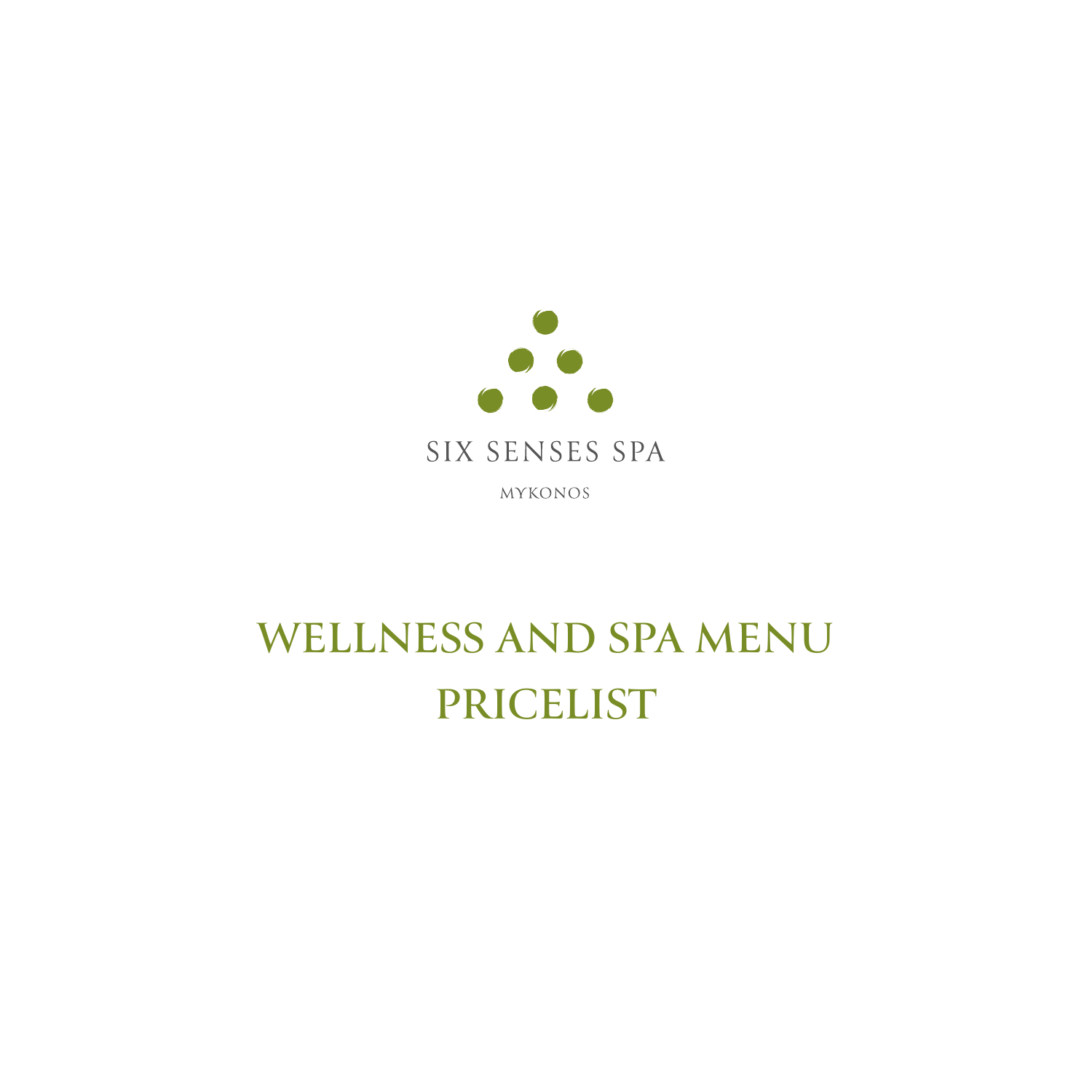

## **WELLNESS PROGRAMS**

| <b>SLEEP</b>                                     |                   |                 | 1 NIGHT         |
|--------------------------------------------------|-------------------|-----------------|-----------------|
| Guided Meditation (15 mins)                      |                   |                 | 1               |
| Pranayama (15 mins)                              |                   |                 | $\mathbf{1}$    |
| Blissful Marma Massage (45 mins)                 |                   |                 | $\mathbf{1}$    |
| Shirobhyang (45 mins)                            |                   |                 | $\mathbf{1}$    |
| Nasya                                            |                   |                 | $\mathbf{1}$    |
| Price per person                                 |                   |                 | <b>EUR 320</b>  |
| HEALING WITH AYURVEDA AROMATHERAPY               | <b>3 NIGHTS</b>   | <b>5 NIGHTS</b> | 7 NIGHTS        |
| Aromatherapy Ayurveda consultation (30 mins)     | 1                 | $\mathbf{1}$    | 1               |
| Pearl Infused Remineralizing Body Mask (90 mins) | $\mathbf{1}$      | 1               | $\mathbf{1}$    |
| Rasayana Detox Body Wrap (90 mins)               | $\qquad \qquad -$ | 1               | $\mathbf{1}$    |
| Blissful Marma Massage (60 mins)                 | 1                 | 1               | $\overline{2}$  |
| 24K Gold Age Defying Facial (60 mins)            |                   | 1               | $\mathbf{1}$    |
| Indian Head and Foot Massage (45 mins)           |                   | 1               | $\mathbf{1}$    |
| Price per person                                 | <b>EUR 445</b>    | <b>EUR 750</b>  | <b>EUR 880</b>  |
| <b>DETOX</b>                                     | 2 NIGHTS          | <b>3 NIGHTS</b> | <b>5 NIGHTS</b> |
| Detox Massage (60 mins)                          | $\mathbf{1}$      | $\mathbf{1}$    | $\overline{2}$  |
| Detox Scrub and Herbal Steam (45 mins)           | 1                 | 1               | $\mathbf{1}$    |
| Detox Body Wrap (30 mins)                        |                   | $\mathbf{1}$    | $\mathbf{1}$    |
| Foot Acupressure (60 mins)                       |                   | $\mathbf{1}$    | $\overline{2}$  |
| Detox Facial (60 mins)                           | 1                 | $\mathbf{1}$    | $\mathbf{1}$    |
| Detox Algae Treatment (60 mins)                  |                   |                 | $\mathbf{1}$    |
| Price per person                                 | <b>EUR 315</b>    | <b>EUR 505</b>  | <b>EUR 870</b>  |

*Prices include VAT and exclude accommodation.*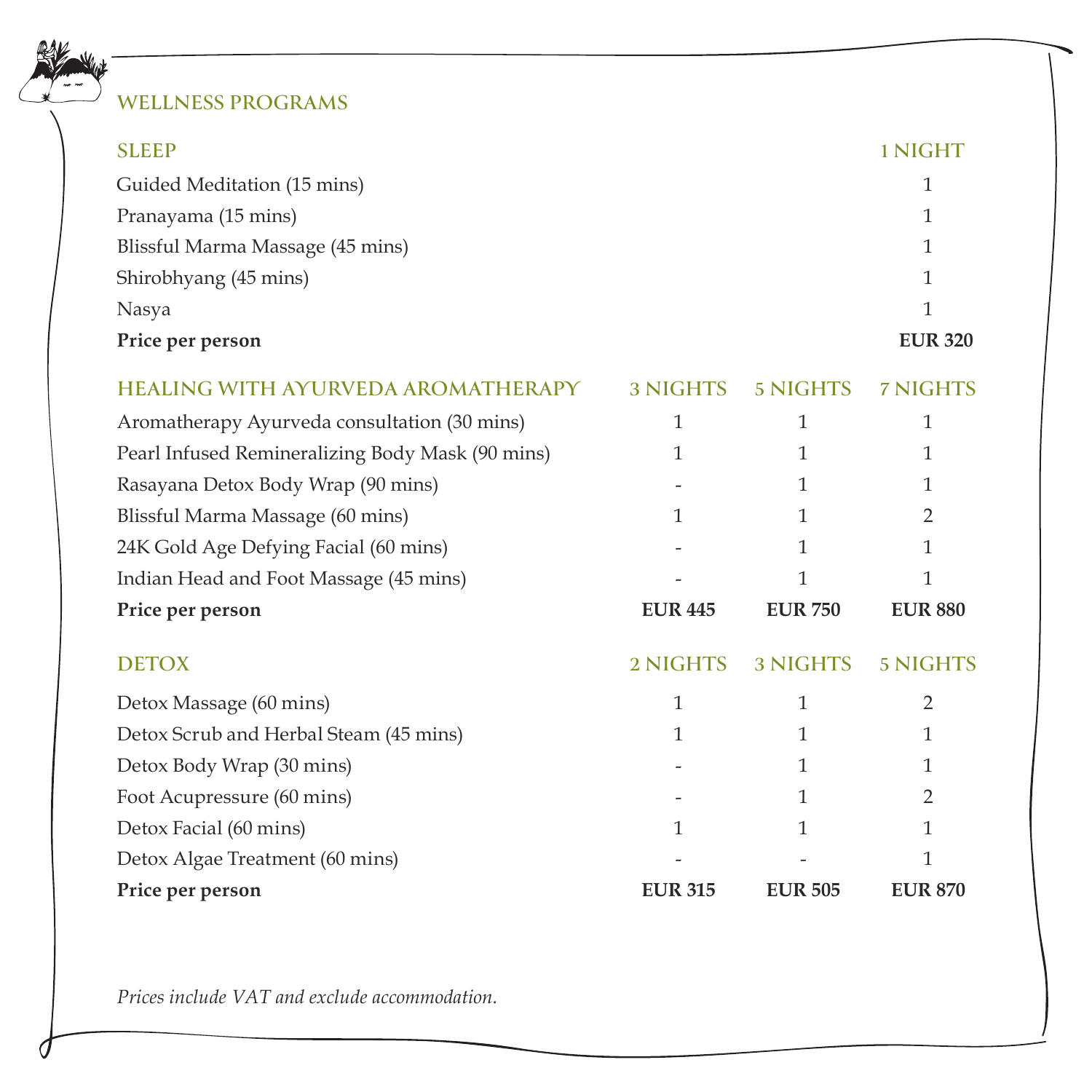| <b>TREATMENTS</b>                                      | <b>DURATION/MINUTES</b> | <b>PRICE/EUR</b> |  |
|--------------------------------------------------------|-------------------------|------------------|--|
| <b>LOCALLY INSPIRED</b><br><b>SIGNATURE TREATMENTS</b> |                         |                  |  |
| After Party Detox                                      | 90                      | 175              |  |
| Create a Bespoke Experience                            | 90                      | 175              |  |
| The Alchemist's Body Treatment:                        |                         |                  |  |
| Body Scrub - Stimulating/Detoxifying/Soothing          | 60                      | 145              |  |
| Body Scrub and Mask - Detoxifying/Nourishing           | 90                      | 175              |  |
| The Alchemy Bar Workshop                               | 45                      | 125              |  |
| AYURVEDA AROMATHERAPY                                  |                         |                  |  |
| Blissful Marma Massage                                 | 90                      | 175              |  |
| Shirobhyang - Indian Head Massage                      | 60                      | 145              |  |
| Padabhyang - Indian Foot and Leg Massage               | 45                      | 125              |  |
| <b>MASSAGES</b>                                        |                         |                  |  |
| Deep Tissue                                            | 60/90                   | 145/175          |  |
| Movement Restoration                                   | 90                      | 175              |  |
| Detox                                                  | 60/90                   | 145/175          |  |
| Holistic                                               | 60/90                   | 145/175          |  |
| <b>Tension Soother</b>                                 | 30/60                   | 75/145           |  |
| Head Massage                                           | 30/60                   | 75/145           |  |
| Relaxed Feet                                           | 30/60                   | 75/145           |  |



*Prices include VAT and exclude accommodation.*